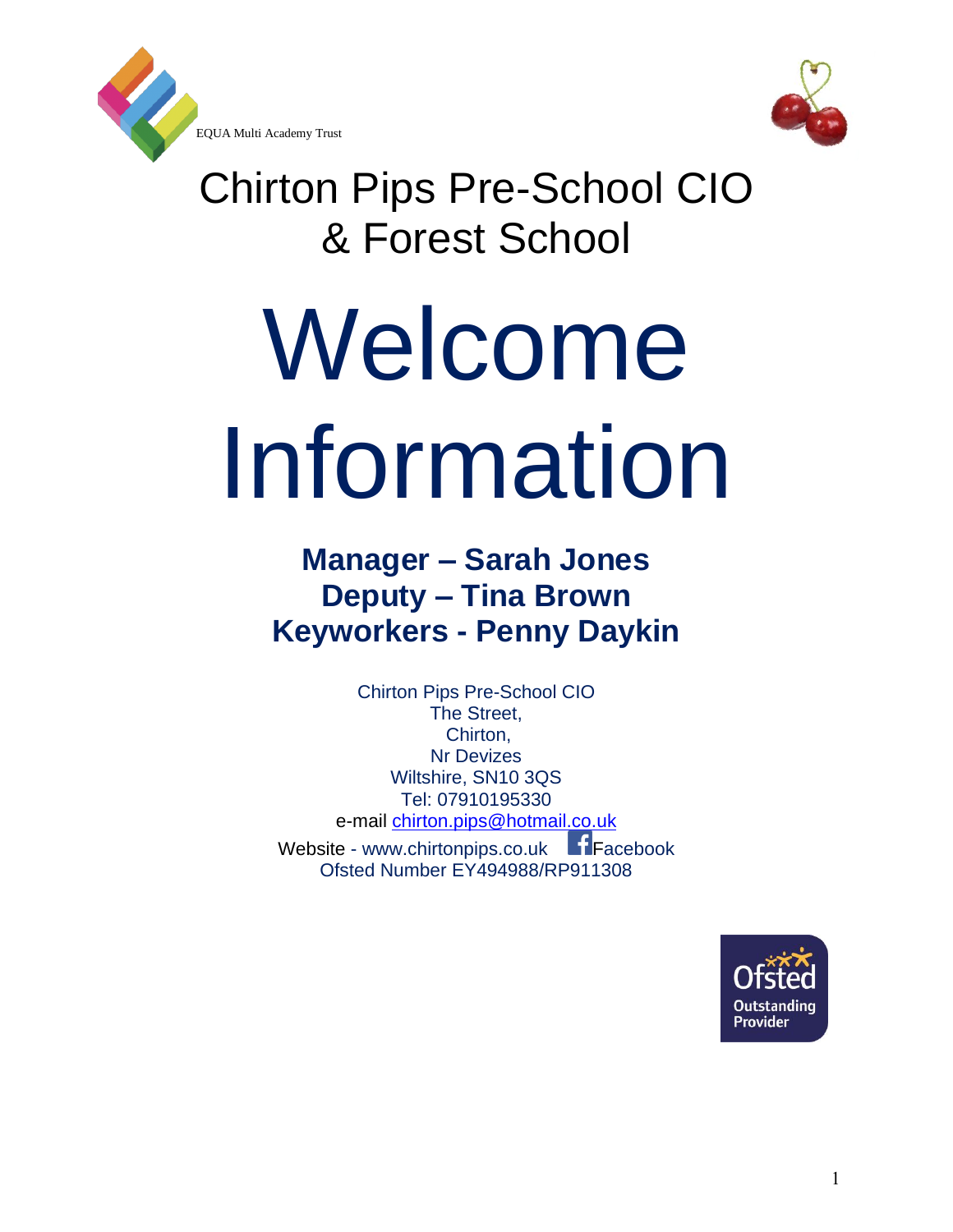### Dear Parents/Carers

Welcome to Chirton Pips Preschool. We look forward to meeting your child/ren starting our Preschool but firstly please do spend some time reading the 'Welcome pack'. This booklet is designed to give you some information about Chirton Pips and to help the transition to pre-school an easy one. We have an Open Door Policy, which means we are happy to discuss any suggestions or concern you have. However, sometimes we may need to book a time suitable to both parties rather than do it immediately.

# **Our Setting**

Chirton Pips Pre-school is situated in the centre of the village of Chirton, in the grounds of Chirton CofE Primary School and near to the Church. Chirton Pips is in a medium sized mobile accessible by a ramp and steps. It consists of one main playroom, a lobby and two toilets; one for the children and one disabled toilet that children and adults may use. The toilet is also where we change any children in nappies. The 'kitchen' is in the main room where there is microwave for use of hot food, a refrigerator and freezer for storage of cold food. The garden is enclosed and secured within the school grounds. It is accessible via steps although there is a gate into the garden for wheelchair users or those who struggle with steps. The Pre-school is able to use the old school hall and kitchen for Movement to Music sessions, cooking or any other activities should we need to. The Pre-school have access to the school main playing field as well.

### **Getting started**

Starting at Chirton Pips should be a happy and exciting time. You will receive an 'All About Me' booklet, this is to help us to understand your child's needs and experiences so we can help your child settle when they begin at 'Pips.'

### **About Us**

As from 1<sup>st</sup> April 2020 Chirton Pips Preschool joined EQUA. This is a Multi Academy Trust comprising Lavington School, All Cannings CE Primary School, Bishops Cannings CE Primary School, Woodborough CE Primary School, Rushall CE VA School and Chirton Primary School. For more information about EQUA see the website <https://equa.org.uk/>However, Chirton Pips Preschool has been an established part of the local community for over ten years. It is run by a voluntary Committee of parents, all of whom are DBS checked. We aim to work in partnership with parents and families within a framework that ensures equality of opportunity for all and to achieve a safe, secure and stimulating environment where each child can reach their full potential. Please spend a few minutes reading our **Early Years Prospectus** booklet as this will give a clearer information how we run the Preschool. Chirton Pips is regularly inspected by Ofsted, and was rated as 'OUTSTANDING' in all areas in February 2018.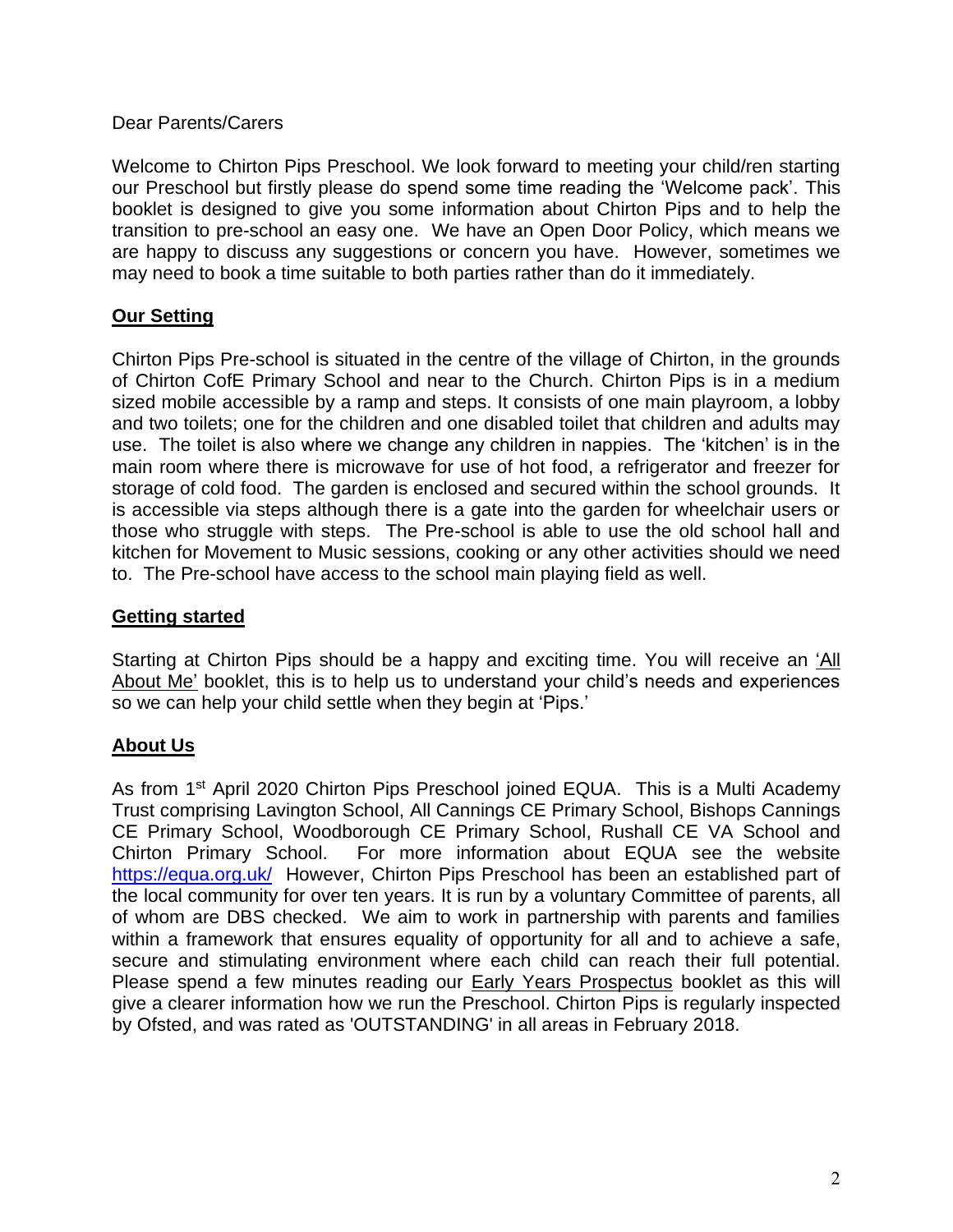# **Chirton Pips can only exist if parents/caregivers are involved.**

The group is managed by the trustees, and a voluntary Committee of parents/carers who employ the staff and make all major decisions. All parents and caregivers are invited to attend Committee meetings and to become involved in their child's education through making decisions about how the Preschool is run. We rely on your support for fundraising to support Chirton Pips Preschool as without this the Preschool wouldn't be able to buy new equipment and resources to ensure they become a positive and successful learning environment both for the children and the staff.

# **Policies and Procedures**

The Preschool has a full range of policies and procedures which are held on the shelf in the cloakroom area and the main ones on our website. We ask all parents/carers to look at them when they start. The policies include; safeguarding and protecting children, complaints procedure, equality and inclusion, special educational needs, sharing information and record keeping, behaviour management and managing medicines. All our policies are designed to offer the best possible experience for the children and families involved with Pips. They are reviewed on a regular basis by the Committee and Manager and comments and suggestions from parents/carers are always welcome.

# **Staff**

The staff at Chirton Pips are dedicated to ensuring that each child reaches their potential in a happy, secure and stimulating environment. In order to maintain high standards all staff are expected to use reflective practice supported through further training to continue their professional development. To ensure that each child receives the attention that they need we sustain a high ratio of adults to children of at least 1 adult to 8, children aged 3 & 4 years and 1 adult to 4, 2 year old children. All staff hold current enhanced DBS checks. All staff receive training for first aid and safeguarding.

# **Safeguarding**

**CPLP** - Child Protection Liaison Person, *Sarah Jones Manager, and Designated Deputy – Tina Brown Deputy Manager*

If any complaints about the staff regarding Safeguarding or other matters, *Ruth L Cooper Chairperson*

**SENCO** - Special Educational Needs Coordinator, *Tina Brown Deputy Manager*

If you have any concerns about your child's progress and or development please speak to *Sarah Jones Manager or Tina Brown Deputy Manager*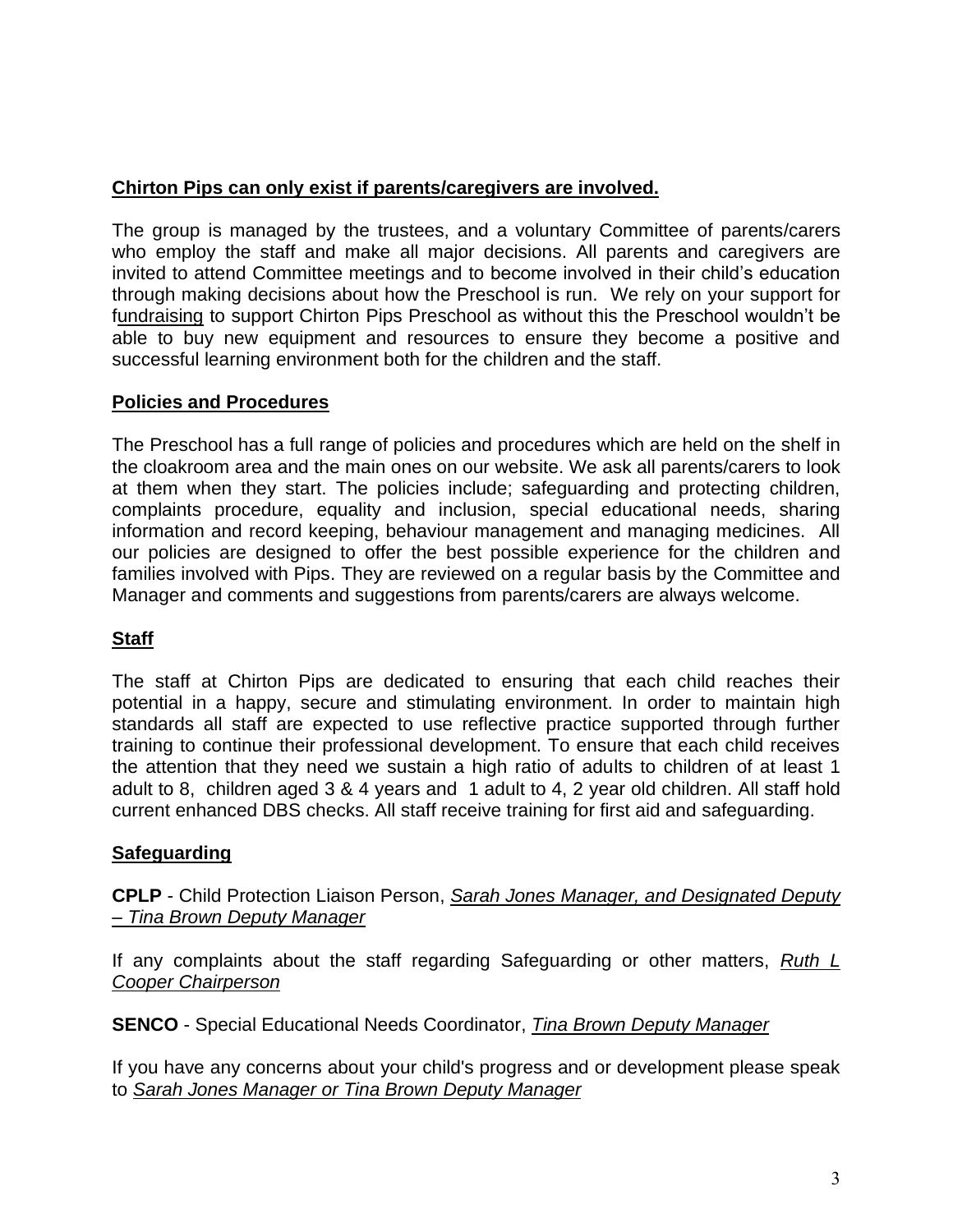# **Encompass**

ENCOMPASS is the reporting to schools and early years settings by Wiltshire Police of any child or young person who has been affected by a domestic incident. Wiltshire Police aim to report this to our Key Adult *(Sarah Jones the Manager)* the next day. This means that settings are able to provide any support necessary to the children and families.

# **Opening Times**

The pre-school is open during school term time in line with Chirton Primary School. You can mix and match the sessions you choose as follow:

| Day             | <b>Morning Session</b> | l Lunch        | <b>Afternoon Session</b> |
|-----------------|------------------------|----------------|--------------------------|
|                 |                        |                |                          |
|                 | 8.45am-12.00pm         | 12.00pm-1.00pm | 1.00pm-3.00pm            |
| <b>Monday</b>   | open                   | open           | open                     |
| <b>Tuesday</b>  | open                   | open           | open                     |
| Wednesday       | open                   | open           | open                     |
| <b>Thursday</b> | open                   | open           | open                     |
| <b>Friday</b>   | open                   | open           | open                     |

# **Fees**

It is important to comply with our terms and conditions particularly our payment policy. Please spend a few minutes reading this and any questions please ask a member of staff for further details. Invoices will be sent out each term, 3 times a year. You will be asked to sign a payment form three times a year and confirm the sessions you would like for your child. Those who are funded are able to use their 15 hours in a way that suits them best. Or 30 hours if you are working full time. We will try our best to accommodate your child/ren. The manager will inform you of when and how you apply for these sessions. There is some funding available for 2 year olds if the correct criteria is reached, please speak to the manager for more information.

### **Dropping off**

At the start of the day the children are dropped off at the main school gate, there will be two members of staff there to welcome them and help them up to pre-school if they help with their belongings or just need a hand to hold.

### **Safe Collection**

If your child is being collected by someone other than you please let a member of staff know and record who is collecting your child on the register.

If your child is being collected by another person other than yourself, that person will be asked to give a password in order to ensure that the child is leaving with the correct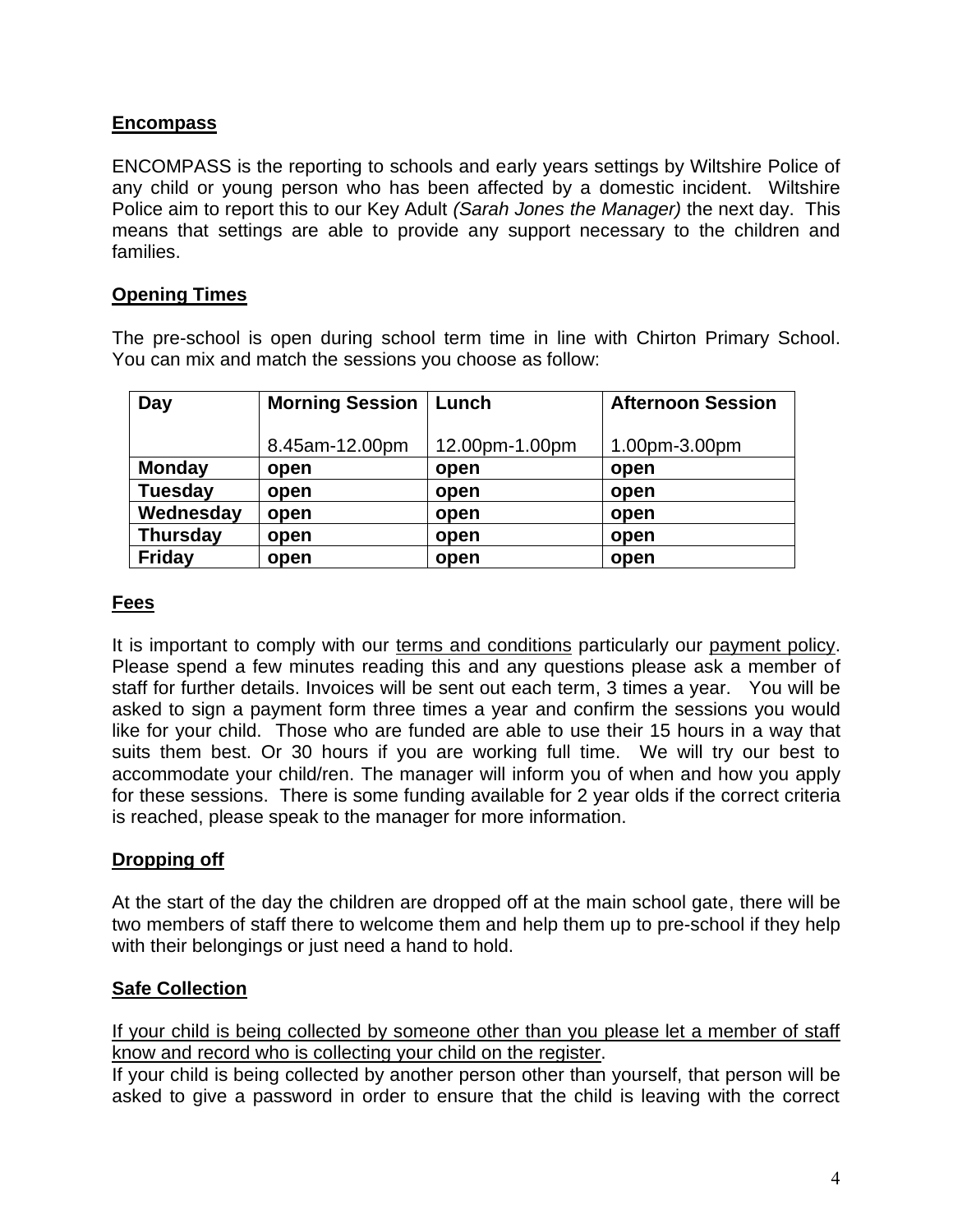person. If the correct password is not given your child will NOT be allowed to leave the premises with the named person and you will be contacted.

# **Leaving pre-school**

At the end of the day the pre-school staff will help the children collect their belongings together, put on their boots and coats and if necessary, carry some of their bags to the gate. The children will be asked to wait until their name is called. We will do this once we have seen you.

# **Settling In**

At Pips we believe that children and their families need to be treated individually and we will adapt the settling in process to each family's requirements.

# **What to bring** (All items must be clearly named)

- A **bag**
- **Indoor shoes**, either pumps, canvas shoes or slippers and **outdoor shoes,** preferable wellington boots
- A complete **spare set of clothes** extra pants/knickers and tights/socks are always helpful
- If your child is in **nappies** please include: nappies x3, nappy sacks and nappy wipes
- If your child has a **comforter** please tell staff where it is placed, how your child refers to it, and what it is.

# **Snack**

Healthy snacks are on offer each day, for example, banana, carrot, apple, cucumber and a choice of water or milk. The children sit down together to eat snack as we believe that it is an excellent social time providing opportunities for language development, turn taking and improving listening skills.

# **Lunch Time**

Your child will need to bring:

- A clearly named **lunch box** containing a healthy packed lunch including a drink (no fizzy drinks or sweets). If they don't have a drink we will give them some water.
- An **ice pack** in the lunch box
- All **food should be prepared and ready to eat** with fruit such as grapes and small tomatoes cut in half.
- If your child is having a cooked dinner please indicate what it is on the register. These can be ordered from the school reception the week before you want them.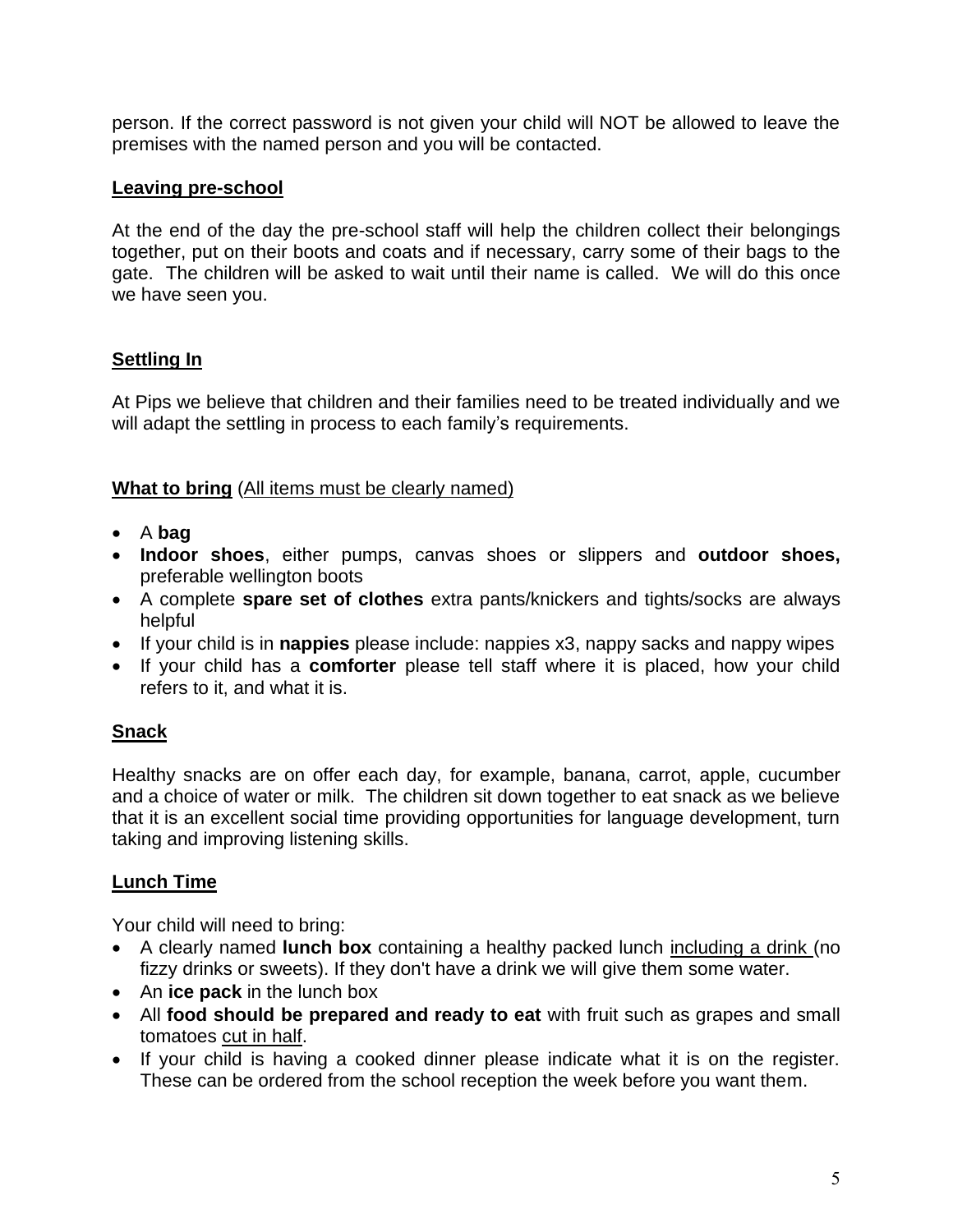# **Food safety**

In most cases food is stored in your child's lunch box for several hours, so the lunch box needs to be kept cool.Choose an insulated lunch box or put a freezer pack or wrapped frozen bottle of water in the lunch box to help keep it cool. Perishable foods such as dairy products, eggs and slices of meat should be kept cool and eaten within about 4 hrs of preparation. Don't pack these foods if just cooked, cool in the refrigerator overnight. If you include left over meals such as meats, pasta and rice dishes please ensure you pack a frozen block into the lunch box. If you have forgotten to pack a frozen block please ask a member of staff if you can borrow one from pre-school, we have a few spare ones.

### **Outside Play**

We go outside every day so your child will need to **bring suitable outdoor clothing**; for most of the year this will include wellingtons, and in summer suitable outdoor shoes. In winter you will need to bring a hat and gloves. In summer you will need to bring a sunhat and put sun cream on your child **before** they come to pre-school in the morning. Chirton Pips Pre-School has sun cream that they will put on the children if they are staying all day. Please sign the form to say that your child is able to have the sun cream applied. There is a Sun cream Policy in the file, please read it.

# **Forest School**

Forest School takes place in a private ground near Connock Woods outside the school premises. The children and staff with qualified Level 3 Forest School Leaders are taken into the woods twice a week, Monday and Friday mornings. Please read our Early Years Prospectus for further information Forest School and the benefit of it. Due to popularity, we ask you to reserve your child forest school session as soon as possible as they get booked up quickly. We try to ensure that each child is given this opportunity.

### **What to wear at Forest School**

- It is essential that children have their legs and arms covered as there are deer that use the woods and we would like the children to be protected from Ticks.
- In the Spring and the beginning of Autumn please wear long sleeve t-shirts, long trousers, waterproof coats, trousers and boots. It may be chilly enough to wear a vest and or fleece.
- In Summer if it is hot enough then we suggest long trousers and long sleeve tshirts with either a fleece or waterproof coat. It is colder under the tree canopy than it is outside in the meadows / fields. If the children get hot, they are able to take off a layer, but it is better to go prepared.
- In Winter, please layer your children up. Thermal base layers, long sleeve tshirts and fleeces and or jumper with waterproof trousers and coats and two or three pairs of socks with boots.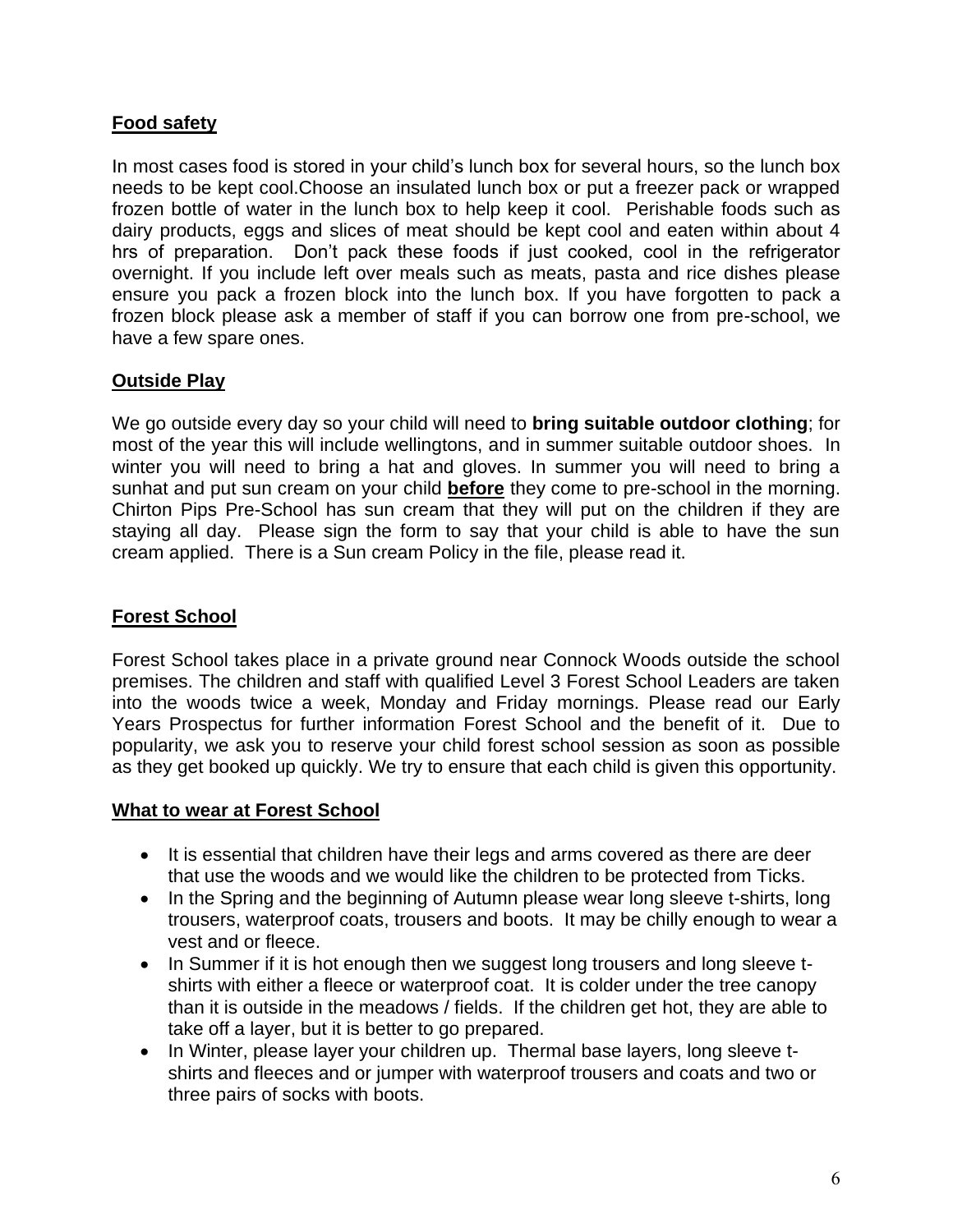We ask that children bring gloves throughout the year, not only to keep their hands warm but in case we want to investigate plants that may irritate their skin. Please can the children wear hats, warm hats or sun hats depending on the weather.

### **Newsletter**

A Newsletter is distributed to all parents/carers via e-mail. It may contain information about the coming term, including any planned fundraising activities, resource requirements, dates, current children's areas of focus, and trips out. Our newsletters are also put on our website Chirton Pips Pre-school.

### **If Your Child Is Unwell**

If your child has had vomiting or diarrhoea within the last 48 hours it is recommended that they stay away from Pips. If they have experienced other symptoms of illness such as a rash or a high temperature in the last 12 hours it is also recommended that they stay at home. If your child has any infectious conditions please notify Pips so that we can notify other parents. Please note that medicines **cannot** be administered by staff unless they have been prescribed for the child by a doctor, dentist or nurse. If they need to be given medication during the day whilst at Pips you will be asked to sign a Medication Form. If your child develops an allergy or a medical condition whilst attending pre-school, please inform a member of staff at the earliest convenience so we are able to care for your child appropriately.

# **COVID-19**

**In order to prevent infection, we are following the guidance from the Government and asking staff and children not to attend if they have Covid-19 symptoms or have tested positive in the last 10 days. If anyone develops symptoms during the day, we will be sending them home.** 

### **These symptoms are:**

- **A high temperature**
- **New and persistent cough**
- **A loss of, or change in normal sense of taste or smell.**
- •

**If your child DOES NOT have symptoms of COVID-19 but has other cold-like symptoms, such as a runny nose, they do not need to be tested and they or members of your household do not need to self-isolate. Your child is able to attend pre-school.**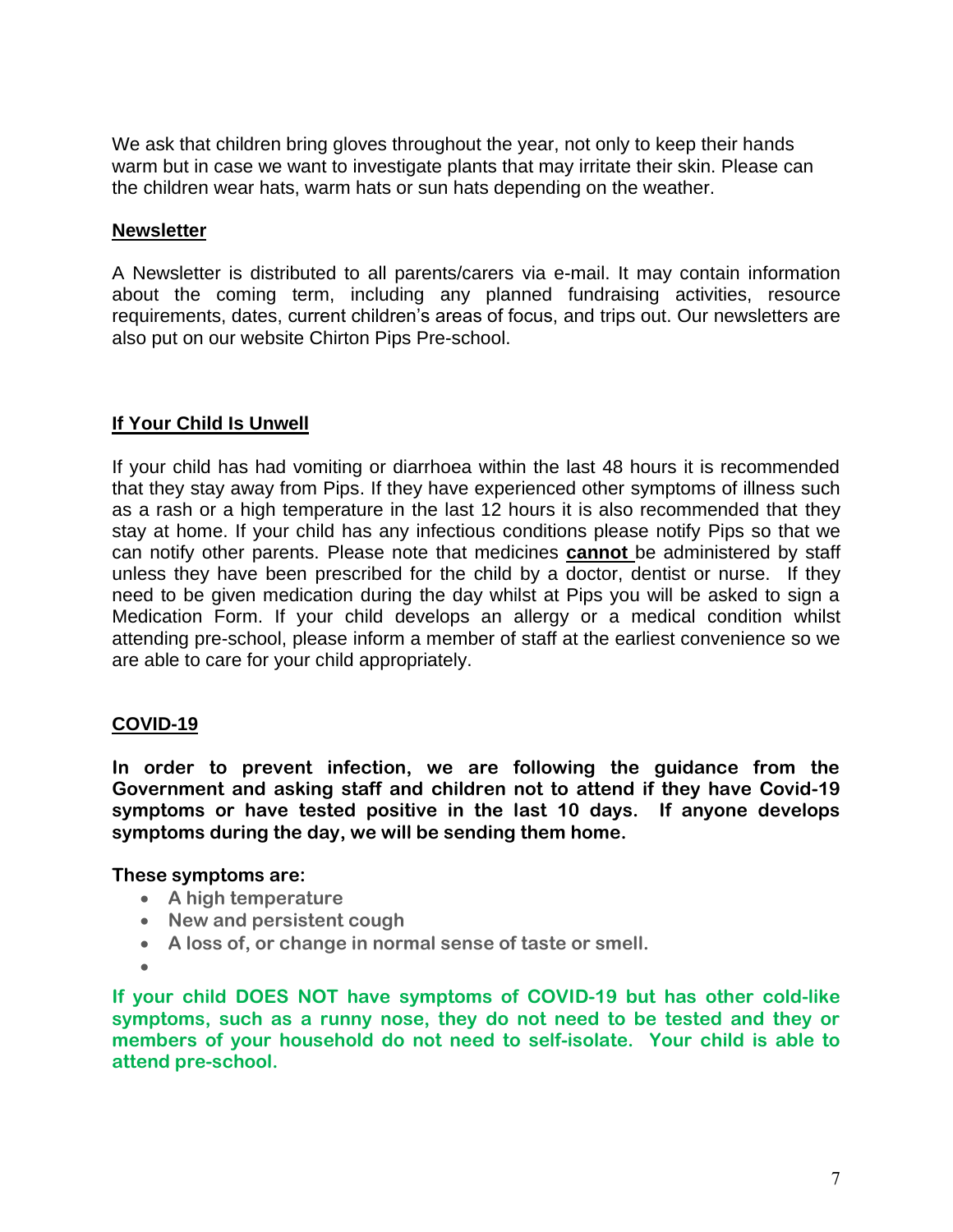**If you or a member of your family have symptoms or test positive please let us know, our telephone number is:** 

# **07910195660**

**We are also being advised that children should attend one setting only. We are hoping that this will change in January. We will keep you informed of any changes.**

### **Absence**

If your child is ill or will miss a session for other reasons please inform Pips staff in person or by telephone in advance so that planning for activities can be adjusted accordingly. The contact number is **07910195330** Many thanks!

If your child is not attending pre-school for any reason please make sure that you ring or text to let us know; as part of our safeguarding policy we need to know the reason for children not attending.

### **Closure**

If Pips is closed for any unforeseen circumstances such as snow, an e-mail will be sent to you, it will be put on Facebook that morning. For the payment of fees on the days Pips is closed please refer to the Fees Policy. For snow days we take our lead for closure from Chirton C of E Primary school who advertise their closures on Heart FM, we will also put our closure details onto Facebook.

# **Outings**

Outings/visits may take place within walking distance of the pre-school to places of interest in Chirton, for example the woods. We will also visit the Primary School and grounds. These outings/visits are for the children's enjoyment and as part of their learning experiences. Your permission will be requested on the consent form that is completed prior to your child starting Pips. If an outing/visit requires transport further permission will be requested.

### **Rising 5's**

We have an excellent relationship with Chirton C of E Primary School. We provide a comprehensive induction for Pips children starting at Chirton School, which is run within the school and in conjunction with the Head and Reception Class teacher. When possible and without breaking bubbles pre-school children are given the opportunity to go into the Reception Class for a morning each term, this helps with future transitions to school. Parents/ carers will also be invited to attend some of these mornings, when possible. The transition to school usually takes place during the summer term before the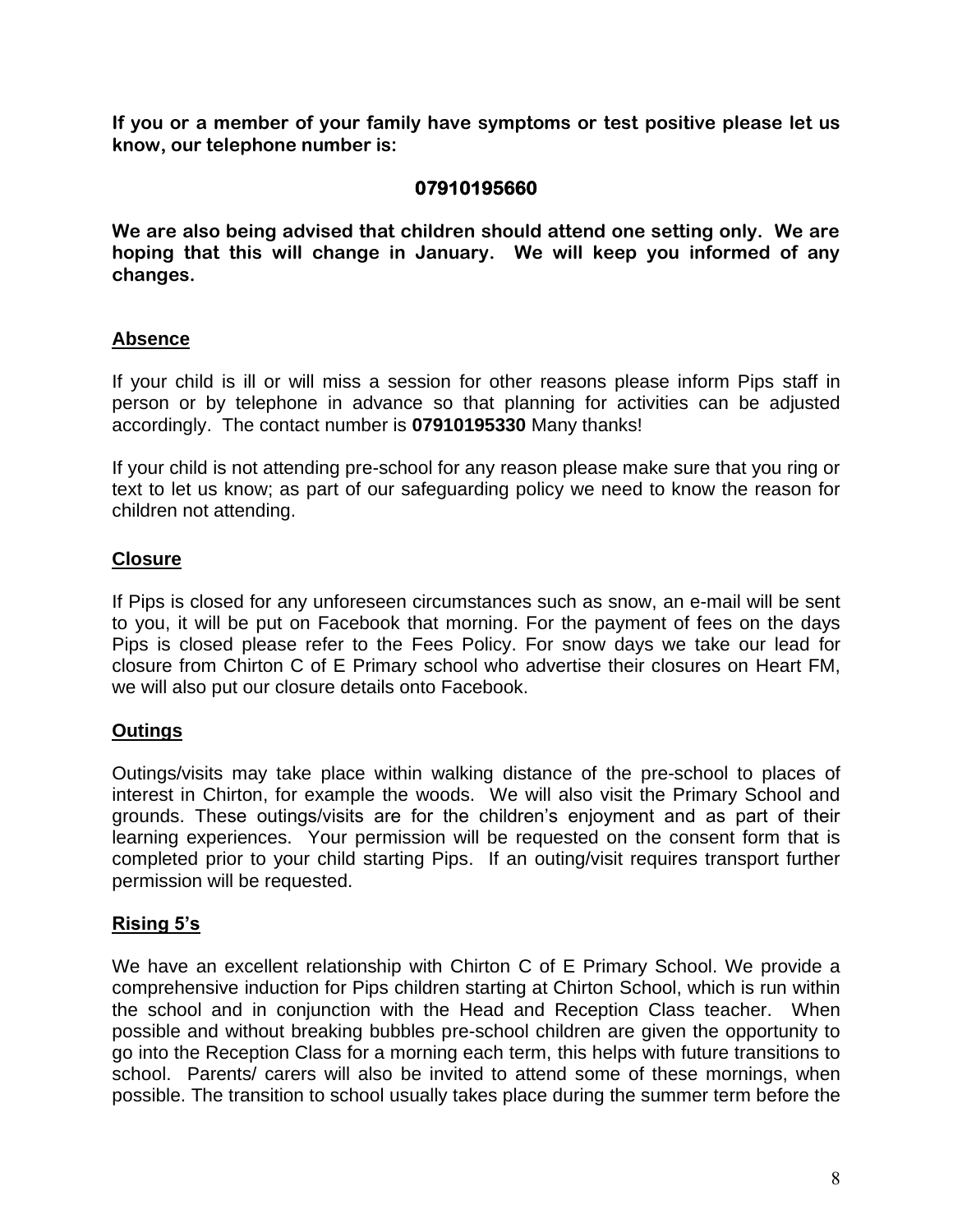children start school, the children visit some phonics sessions and story time. We would like to stress that although we have strong links with Chirton Primary School, Pips is open to all local children, wherever they will eventually go to Chirton school!

# **2 Year Olds**

All children aged between 2 years 6 months and 3 years old who attend Chirton Pips Pre-school will have a two-year-old progress check completed on them. If your child has just started during or just before this period of time it may not be appropriate for this report to be completed as we would not have a clear picture of their developmental levels. However, a discussion will take place with parents/carers so everyone is happy with this decision. We would continue to complete our ongoing summative assessments. The two-year-old check is used to identify your child's strengths and any area where they may need extra support.

# **Record keeping**

We are required by law to keep some specific information on the children in our care. Any information we hold is kept in a locked filing cabinet in the main room; only staff have access to this cabinet. We also keep records on the children's progress, their next steps, any accidents they may have during their time at school and any concerns we may have. All these records are kept confidential: parents/carers with parental responsibility have a right to view their child's records and can request to see these records following the procedure in the Sharing Information and Record Keeping Policy. Parents sign to say that they agree with Pips sharing information with outside agencies if their support is needed and parents have already agreed to them becoming involved. **Please ensure that you inform the Pre-school of any changes in contact details.**

# **Key Person**

The pre-school operates a key person system, this means that each member of staff has a group they are particularly responsible for. Your child's key person also maintains your child's records in their Learning Journey and their developmental overview, overseen by the pre-school Manager. Within the Pre-school we aim to support all children to develop their potential at their own pace and using a key person system supports planning a curriculum to meet children's individual needs. You will be kept informed of your child's progress by A Learning Journey form each term.

# **The 'Learning Journey'**

When your child starts at Pips they will be given a scrapbook, this is their 'Learning Journey.' It is the 'Story' of their time at Pips and includes photographs, observations, creations, drawings and mark making completed by your child. These observations are then used to help provide an individual learning programme for your child and to help us to provide their next steps. The Learning Journey is also for you to use and add to. Examples of what to include are: what your child enjoys playing with, their interests or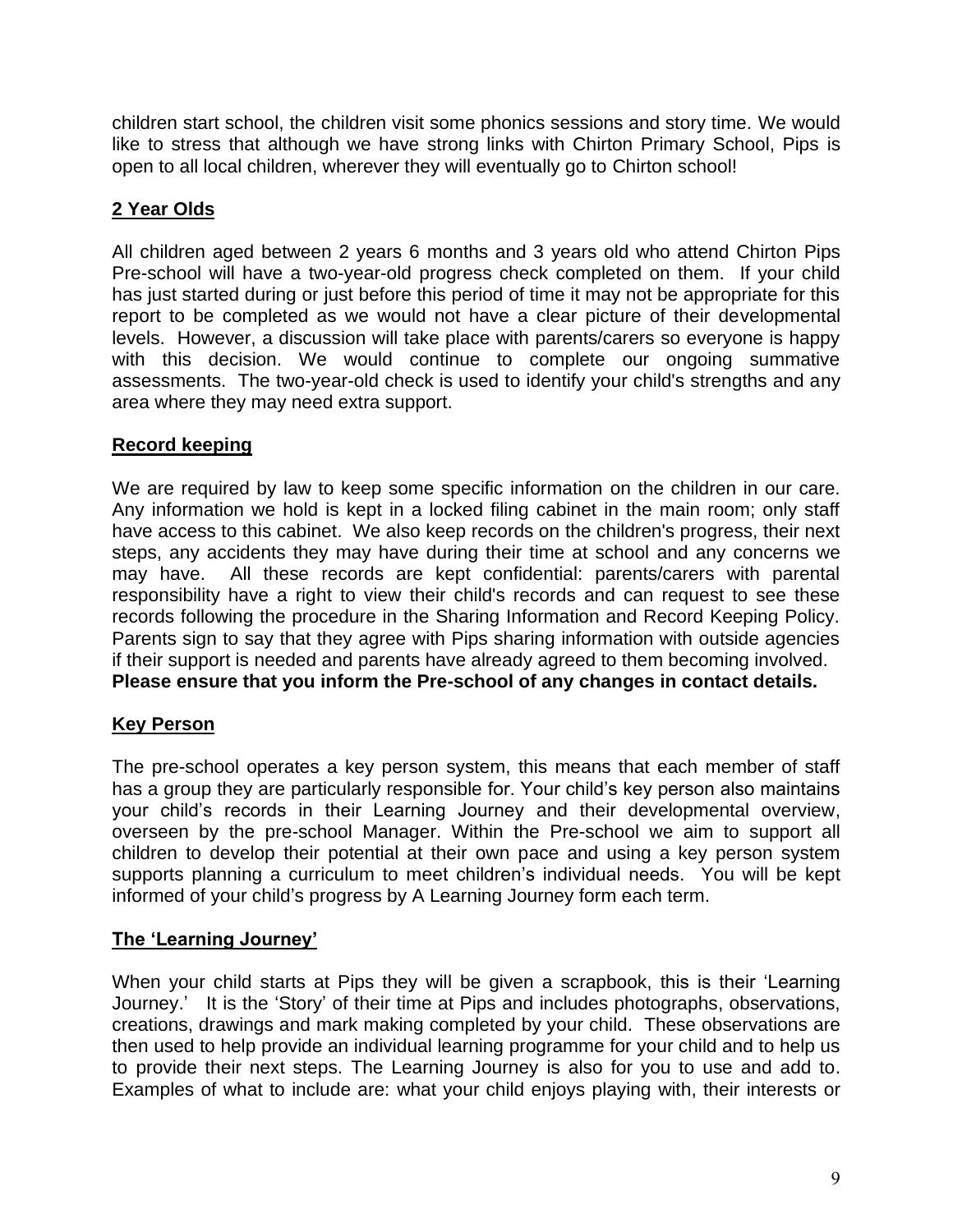milestones such as when your child first rides a trike or a bike. Photographs or leaflets from days out or holidays are always welcome. Please keep adding to the Learning Journey over the time your child comes to Pips. The Learning Journey will be given to your child on their last day at Chirton Pips, and their EYFS progress check will be passed to primary school as part of the transition process.

# **Proud Clouds - Unique Children**

Our 'Proud Cloud' board is situated in the lobby. If your child achieves a goal at home, big or small, please let us know by filling in a cloud and bringing it in to share at circle time. This information is also useful for their assessment records.

To ensure that your child feels valued for any of their own individual and unique achievements spare 'Proud Clouds' are in the basket in the lobby. These are:

- A verbal or short written note of any small/large achievements that your child has made (putting socks on that morning, an act of kindness, tidying toys away etc.)
- You can give the notes or describe the achievement to any member of staff
- Your child's achievement will be recognised in circle time and then included in their learning journeys

Your child may have as many Proud Clouds as necessary. This will not decrease the 'wow' factor and therefore devalue their meaning

### **Book Bags**

Your child will receive a book bag when they start pre-school with a book to share with you at home. Once you have read it please return it to school so we can change it for you. We ask for a donation of £3.00 to cover their book bags. They can keep this when they leave Pips.

### **Story Sacks / Boxes**

We have some story sacks for parents to borrow and share with their children. Please ask a member of staff if you would like to borrow one and sign the folder in the lobby. Story sacks are usually fabric bags that contain resources to stimuate reading activites. They contain a book and supporting activities/materials to encourage a love of reading and learning that help bring the stories to life and encourage the child to reinact the story. Each story sack has a contents card and a card with a list of activities that you can do with your child, for example puppets, games and colouring.

The idea is that you spend a few minutes with your child every day reading or playing with the activities. Encouraging your child to look at the books independently and memorizing some of the phrases is an ideal way to encourage the development of language skills and memory. For example reciting 'We're going on a Bear Hunt' when out for a walk.